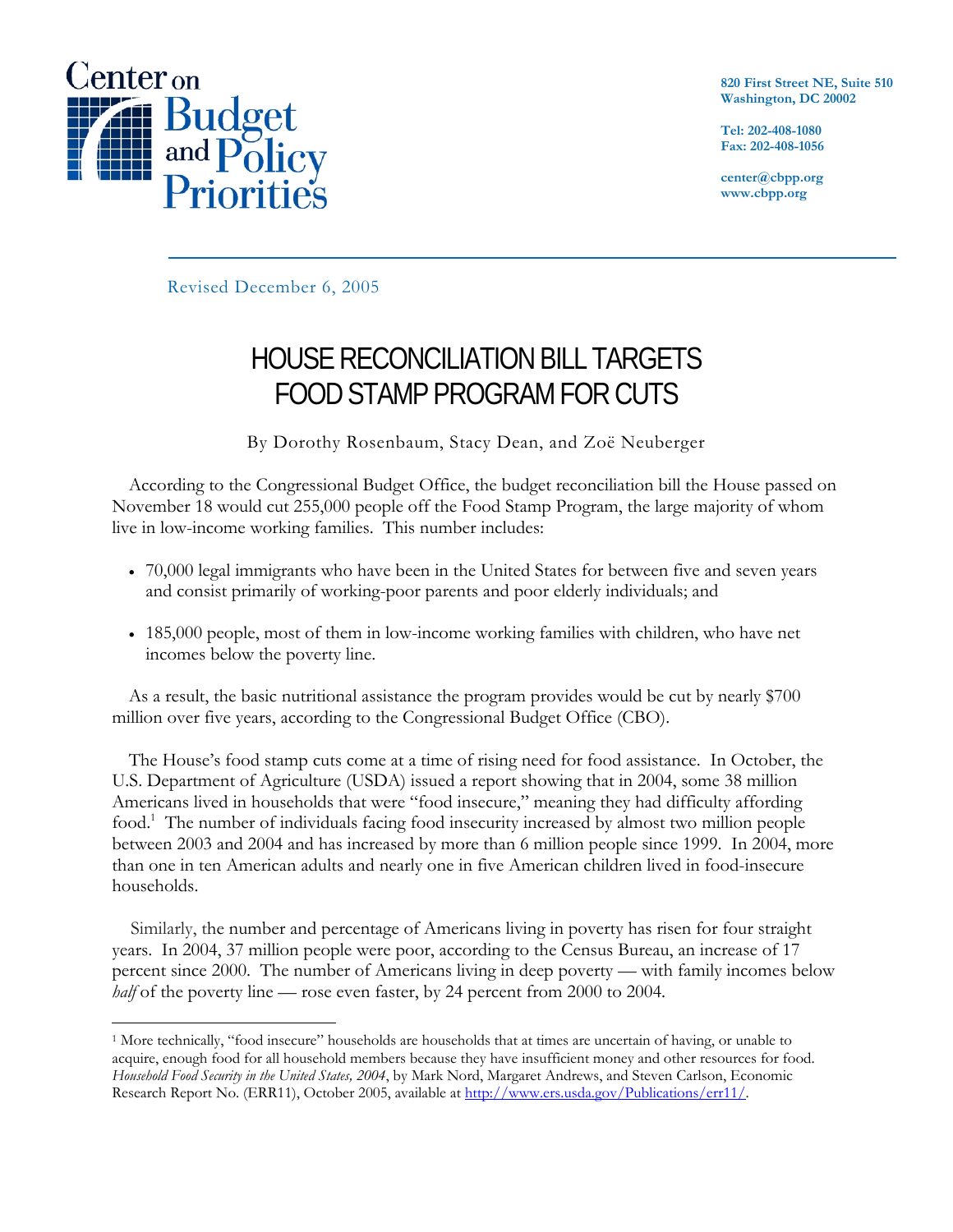The food stamp cuts in the House budget reconciliation package contrast sharply with the budget reconciliation measure the Senate approved on November 3. The Senate package makes *no* cuts in food stamps. On a bipartisan basis, senators on the Agriculture Committee chose to meet their budget target through measures other than cutting food stamps.

 The House food stamp cuts would cause considerable hardship to many low-income working parents, elderly people, and others who rely on food stamps. Substantial numbers of low-income people would lose food stamps entirely. (Although the cuts were eased by changes made shortly before the House voted on the bill, those changes were modest, and the bulk of the food stamp cuts remain. The changes reduced the number of people who would be terminated from food stamps from 295,000 to 255,000, and reduced the size of the food stamp cut from \$844 million over five years to \$697 million.)

The House bill also would strip states of some flexibility that Congress has provided them to coordinate the Food Stamp Program with other forms of low-income assistance and thereby to make program administration more efficient. Both the National Governor's Association and the American Public Human Services Association, which represents state and local administrators of food stamps and other programs, oppose the House food stamp cuts and have called for them to be dropped in the House-Senate conference on the budget bill.

These cuts would *not* be used to reduce the deficit or to offset the costs of large-scale hurricane relief and reconstruction for the Gulf Coast region. Instead, they would be used to offset partially the cost of the tax-cut reconciliation bill, which would reduce revenues by more than the total savings in the House budget bill and would disproportionately benefit the nation's more affluent individuals.

In addition to the food stamp eligibility cuts, the House bill would fully cover, for a temporary period, the administrative expenses associated with providing food stamps to victims of Hurricane Katrina. (Currently, states and the federal government share such administrative costs evenly.) It also would provide funds to replace emergency food that food banks in areas affected by Hurricane Katrina provided in response to the hurricane. These are sound proposals, but at an expected cost of \$50 million, they are dwarfed by the nearly \$700 million in food stamp cuts. (Note: The net savings from all of the House food assistance provisions would be a reduction of \$647 million over five years.)

#### Eliminating Food Stamp Eligibility for Certain Legal Immigrants

The 1996 welfare law eliminated food stamp eligibility for the vast majority of legal immigrants. (Undocumented or "illegal" immigrants have never been eligible for food stamps.) In 2002, Newt Gingrich stated that the restrictions on legal immigrants' eligibility for food stamps enacted in 1996 were "one of the provisions [in the welfare law] that went too far."<sup>2</sup>

<sup>2</sup> Robert Pear, "White House Seeking to Restore Food Stamp Aid for Noncitizens," New York Times, Jan. 9, 2002.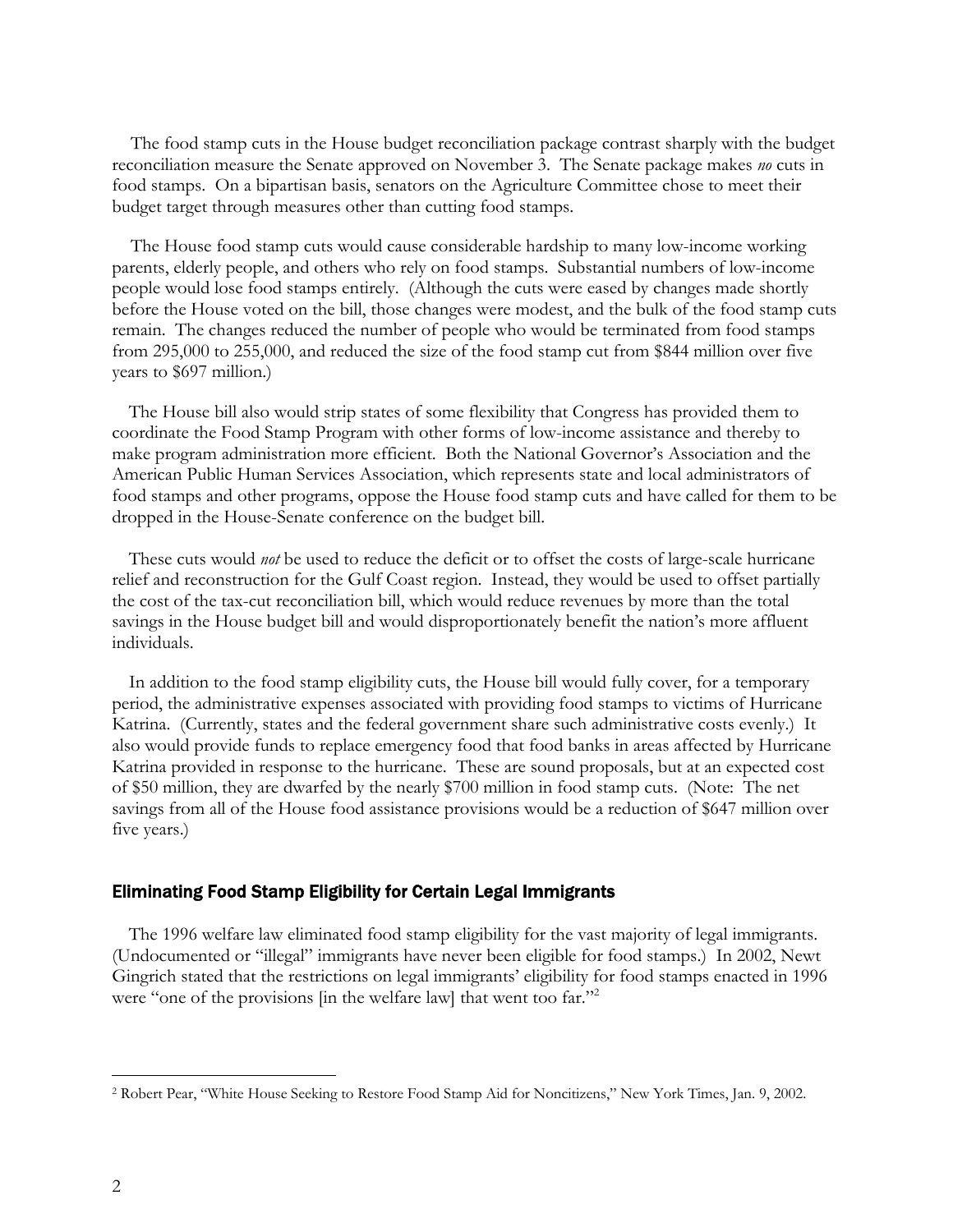#### House Bill Also Would Increase Hunger Through Other Cuts in Aid for the Poor

The House bill contains cuts to a number of other low-income assistance programs as well. By shifting billions of dollars away from low-income families and straining their household budgets, these other cuts would further reduce resources available to these households for food.

- The bill contains nearly \$30 billion in Medicaid cuts over ten years that would directly affect lowincome beneficiaries by increasing their out-of-pocket health costs or reducing the services Medicaid covers. One study from Oregon showed that one-third of low-income households that were subject to increased health care costs (as a result of increases in co-payments and premiums and reductions in covered services) had to cut back on food to pay for medical costs.1
- The bill's underfunding of child care assistance means that over the next five years, 330,000 child care slots for low-income working families not receiving cash welfare assistance would disappear. Many of the parents of these children would have to cut back on food and other essentials to pay child care costs. Some parents could be forced to leave work altogether if they could not afford child care.
- The House bill contains deep cuts in federal funding for activities that enforce child support obligations. In recent years, states have stepped up efforts to ensure that non-custodial parents pay the child support they owe. This not only encourages personal responsibility but also helps ensure that the parents caring for children can afford necessities like food, rent, clothing, child care, and health care. CBO estimates that *\$24 billion* in child support payments would go uncollected over the next ten years because of the cuts in the House bill.

Subsequently, Congress restored eligibility to certain groups of legal immigrants. Legislation enacted in 2002, for example, allows legal immigrant adults who meet all of the Food Stamp Program's eligibility criteria to participate in the program after they have been in the country for five years. This policy was proposed by the Bush Administration and adopted by Congress on a bipartisan basis, with overwhelming support.

The House budget reconciliation bill would roll back the 2002 restoration by requiring legal immigrant adults to wait seven years (rather than five) before being able to participate in the Food Stamp Program. By 2008, 70,000 low-income legal immigrants would lose food stamps under this proposal, according to the Congressional Budget Office. CBO also estimates that this proposal would reduce food stamp benefits by \$255 million over five years.

• **The provision would primarily affect low-income families with children**. The large majority of people who would be barred from the Food Stamp Program for another two years under this proposal are parents in low-wage working families with children. The provision would not require legal immigrant *children* to wait seven years to qualify for food stamps, but cutting off their parents' food stamps would sharply reduce the amount of food assistance these children's families received, effectively reducing nutrition assistance available for children as well. As a result, the number of people affected by this proposal goes well beyond the 70,000 who would be cut off.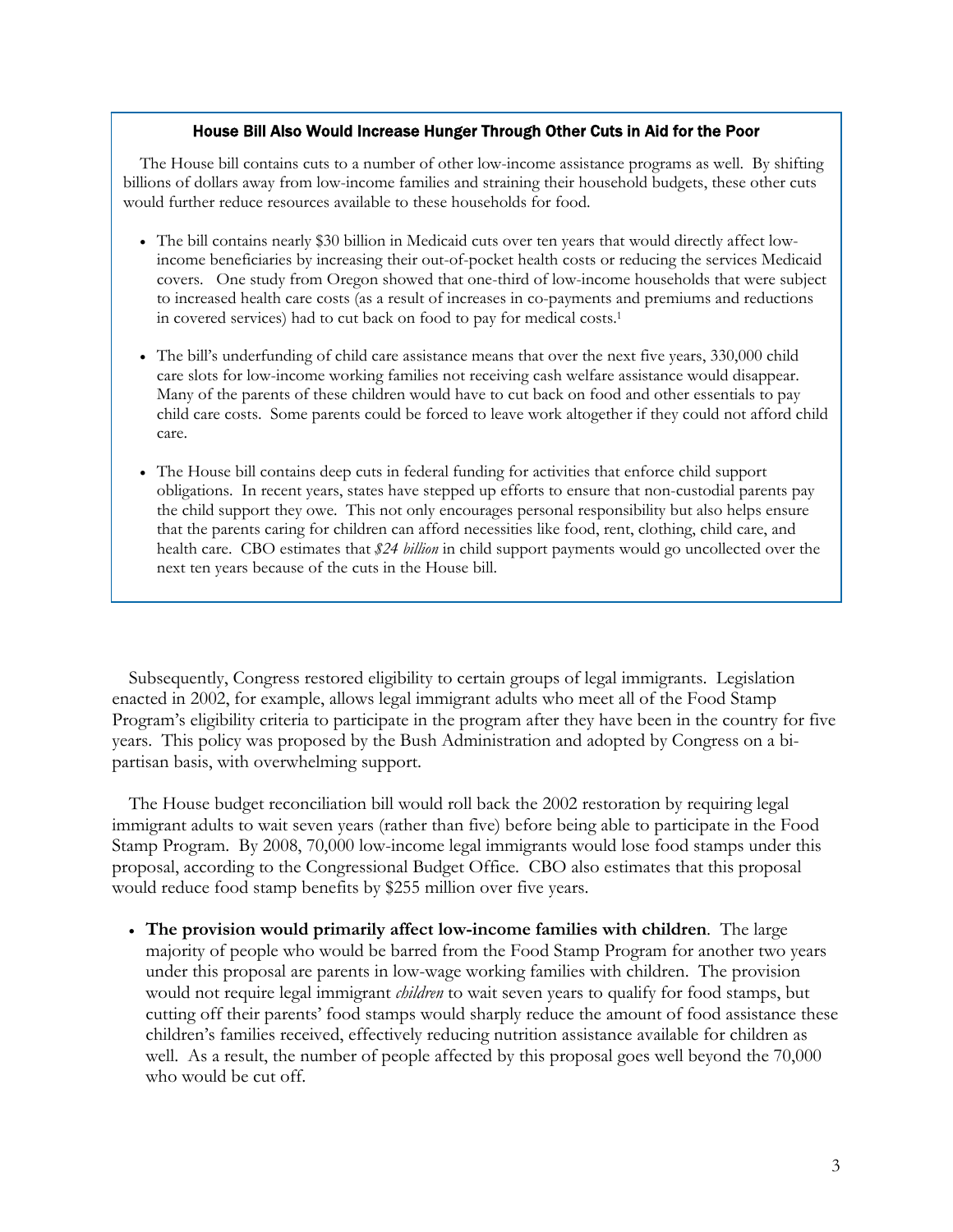- **Immigrant families with children have lower incomes and higher hardship levels than native-born families, despite strong work effort and family structure.** Most low-income children of immigrants live in working, married, two-parent families. Almost 80 percent of lowincome children of immigrants live in two-parent families.<sup>3</sup> Their parents tend to have lowwage jobs with limited benefits: 42 percent of working immigrant families are low-income, compared with 21 percent of native families.<sup>4</sup> The U.S. Commission on Immigration noted a number of years ago that, "deny[ing] legal immigrants access to…safety nets…would lead to gross inequities between very similar individuals and undermine our immigration goals to reunite families and quickly integrate immigrants into American society."<sup>5</sup>
- **Despite reports to the contrary, some low-income immigrant seniors and people with disabilities also would lose food stamps.** Under the House bill, people over age 60 who have been in the United States for between five and seven years would lose food stamp eligibility. (The cut-off would phase in over two years, as explained below.)

In addition, contrary to what some Members of Congress have reported, some legal immigrants with disabilities would be cut off food stamps under the House bill. While the 2002 Farm Bill restored food stamp eligibility to legal immigrants who have disabilities, the Food Stamp Program relies on other programs to determine that a person is classified as "disabled." Since legal immigrants who entered the United States after 1996 cannot qualify for the Supplemental Security Income (SSI) program, and many states do not have Medicaid programs that have disability tests that are sufficiently rigorous to meet food stamp standards, some low-income adults with disabilities who have lived in the United States for between five and seven years have no way to secure a disability classification and thus would be cut off food stamps under the House bill.

• **This proposal would create inconsistency across low-income assistance programs.** The Food Stamp Program, TANF, and Medicaid all bar legal immigrants from receiving assistance during their first five years in the country. The House bill would eliminate this coordination of eligibility across programs and complicate state administration of these programs by putting Food Stamp Program rules out of sync with those used in TANF and Medicaid.

## Rules Committee Changes to Immigrant Cut Are Both Minor and Temporary

Shortly before the House bill came to the floor, a change was made by the House Rules Committee that some have mistakenly assumed represented a major easing of the food stamp cut for poor legal immigrants. In fact, the change is both minor and temporary.

The change would exempt from the food stamp cut those legal immigrants who are participating in the Food Stamp Program at the time the law is enacted *and* either are age 60 or older or have

<sup>3</sup> See *The Health and Well-being of Young Children of Immigrants,* by Randy Capps, et. al., The Urban Institute, 2004.

<sup>4</sup> See *A Profile of Low-income Working Immigrant Families,* by Randy Capps, et. al., The Urban Institute, June 2005.

<sup>5</sup> See Testimony of Susan Martin, Executive Director, U.S. Commission on Immigration Reform, before the U.S. Senate Committee on the Judiciary Subcommittee on Immigration February 6, 1996.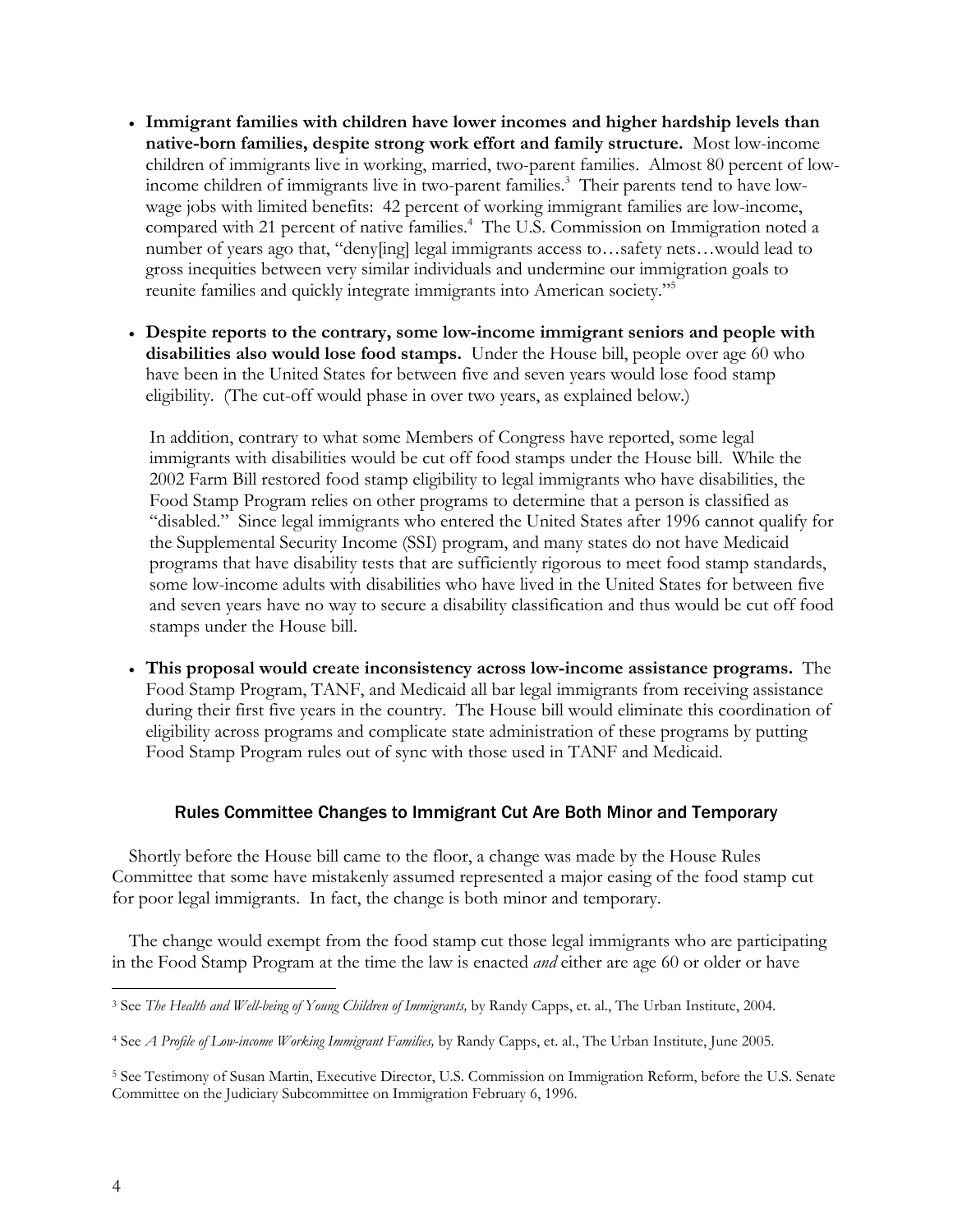applied to naturalize for citizenship.<sup>6</sup> This change reduced the overall savings from the immigrant cut from \$275 million to \$255 million over five years — a reduction of just 7 percent. Moreover, this modest reduction in savings comes entirely in the first two years, during which 50,000 people rather than the original 70,000 people would be cut off food stamps in an average month. By 2008, all of the original cut would be in effect, with the full 70,000 legal immigrants losing eligibility each month, according to CBO.

This exemption would do nothing even for the first two years for the tens of thousands of *nonelderly* working-poor legal immigrant parents, and legal immigrants with serious disabilities, who have not applied to naturalize on the day that the law is enacted. These people would be terminated swiftly once the legislation was signed.

The exemption also would do nothing for elderly legal immigrants who are not currently enrolled in food stamps. If an elderly legal immigrant who has been in the country for six years and is trying to get by without assistance falls into poverty this winter — or finds that with rising heating bills, she can no longer make ends meet without food stamp aid — she would be denied food stamps.

A final problem that bears noting is that many immigrants do not apply to naturalize as soon as they are eligible because the citizenship application process is expensive and cumbersome to navigate. To become a naturalized U.S. citizen, legal immigrants must pay a significant fee (currently \$330) and pay for fingerprints (currently \$70), as well as submit numerous supporting documents. The citizenship process also is complex, and many legal immigrants feel they must consult immigration attorneys before pursuing citizenship. Many low-income legal immigrant workers who are struggling to make ends meet are likely to choose to pay their bills and put food on the table for their families rather than use their limited funds in applying immediately for citizenship.<sup>7</sup>

## Restricting Food Stamps for People Receiving TANF-Funded Services

The House bill includes a modified version of a proposal contained in the Administration's budget that would restrict flexibility provided to states in the 1996 welfare law to coordinate certain food stamp and TANF eligibility rules. More than 40 states take advantage of this option, which enables them to declare certain people automatically (or "categorically") eligible for food stamps if they receive a TANF-funded benefit or service. According to CBO, this House provision would eliminate food stamp eligibility for 185,000 people in an average month and cut food stamp benefits by almost \$450 million over five years.<sup>8</sup>

<sup>6</sup> Technically, the language also exempts individuals who have been approved to naturalize and have not yet taken the oath. But immigrants cannot be approved to naturalize if they have not already applied for naturalization. So, this is not an additional exemption.

<sup>7</sup> The application fee can be waived, but the waiver is not automatic and a request for such a waiver must be accompanied by documentation of the immigrant's economic circumstances. If the waiver is denied, the immigrant has to begin the application process over again. The fee waiver does not apply to the fingerprint fees.

<sup>8</sup> CBO Director, Douglas Holtz-Eakin, letter to Chairman Bob Goodlatte, December 1, 2005, http://www.cbo.gov/ftpdocs/69xx/doc6910/NutritionLetter.pdf.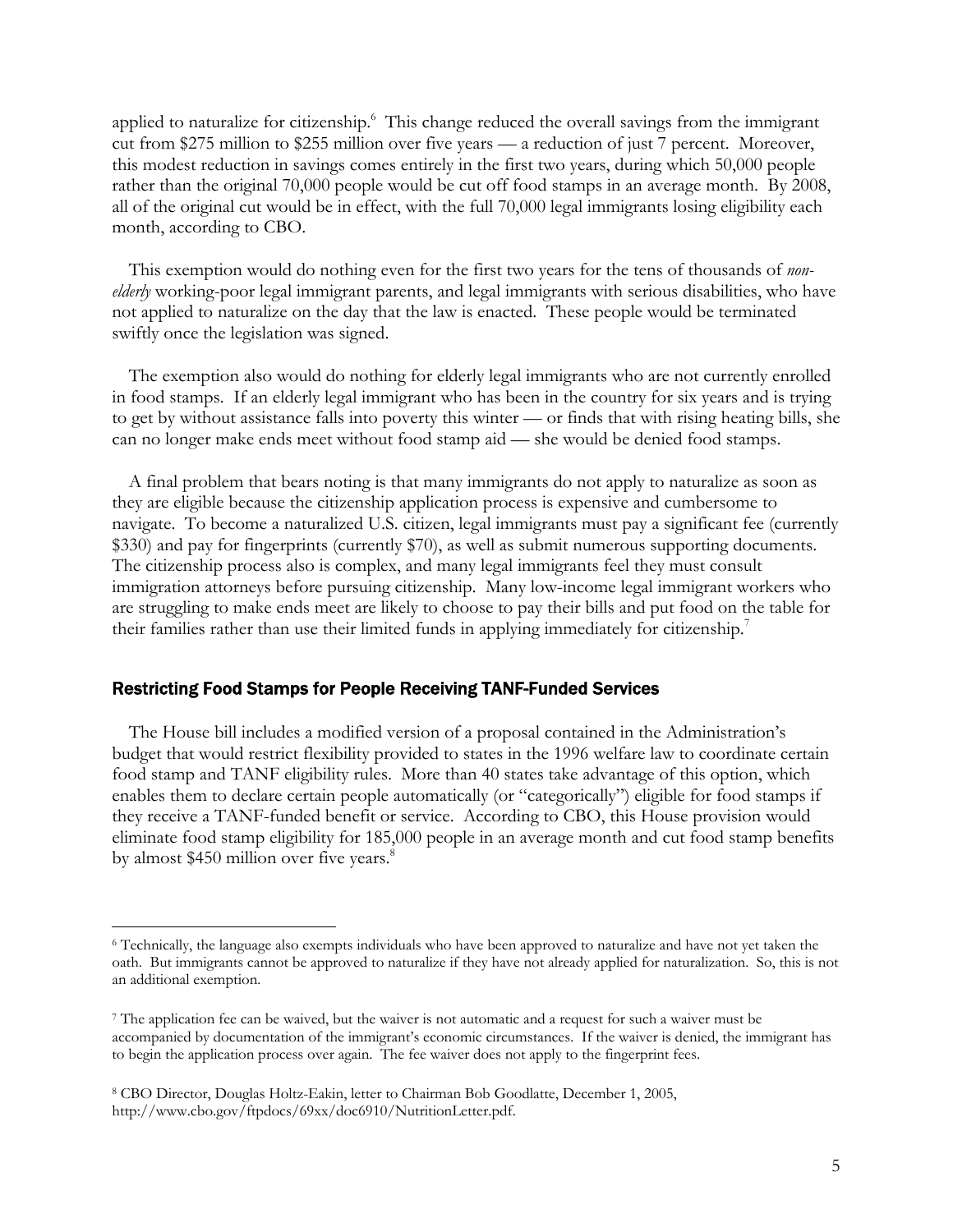The House provision also would have another, indirect effect. Children in households that receive food stamps are automatically eligible for free school meals. If these households lose food stamp eligibility, they will also lose this automatic link to free school meals. The House bill gives states and school districts the option to continue providing free school meals to these children, but as explained below, experience suggests that many of these children would still lose free meal eligibility.

#### **Background**

Historically, low-income families with children that receive cash welfare assistance, as well as poor elderly people and people with disabilities who receive Supplemental Security Income (SSI) benefits, have been considered automatically (or "categorically") eligible for food stamps. States still must review fully these households' income and other circumstances to determine the *amount* of food stamp benefits for which they qualify. Therefore, these households must complete food stamp applications, usually have a face-to-face interview with a state official, and provide documentation of their financial circumstances.

In addition, these households must have net income (income after certain deductions) at or below the poverty line. This requirement ensures that food stamp benefits are targeted to those unable to afford an adequate diet. A family with net income above the poverty line does *not* qualify for food stamps even if it is "categorically eligible" for food stamps because of its receipt of cash welfare assistance or SSI.<sup>9</sup>

When Congress converted the AFDC cash assistance program to the Temporary Assistance for Needy Families block grant (sometimes referred to as the welfare reform block grant) in 1996, it replaced the link between food stamp eligibility and AFDC eligibility with a provision allowing states to link food stamp eligibility to eligibility for programs funded under the TANF block grant. This option has given states the flexibility to simplify food stamp eligibility rules for households assisted under various TANF-funded programs, such as child care assistance or employment support services.

More than 40 states have used this flexibility to create an eligibility link between certain TANFfunded services and the Food Stamp Program. For example, Missouri has created a link between food stamps and various TANF-funded services for families that are transitioning off of welfare, such as intensive case management and a structured job-site mentoring program. Families that meet the eligibility standards for these TANF-funded programs and have net incomes below the poverty line may receive food stamp benefits if they apply through the regular food stamp application process.

#### How This Option Can Affect Food Stamp Eligibility

When a state uses this option to align food stamp eligibility with eligibility for a TANF-funded benefit, it imports two specific eligibility rules from the TANF-funded benefit or service — the

 $\overline{a}$ 

<sup>&</sup>lt;sup>9</sup> An exception is made for households with one or two members, who may have net income above the poverty line and still qualify for a minimum benefit of \$10. The minimum benefit has been in effect for many years to ensure that all seniors and people with disabilities in need of food assistance can qualify for help from the Food Stamp Program.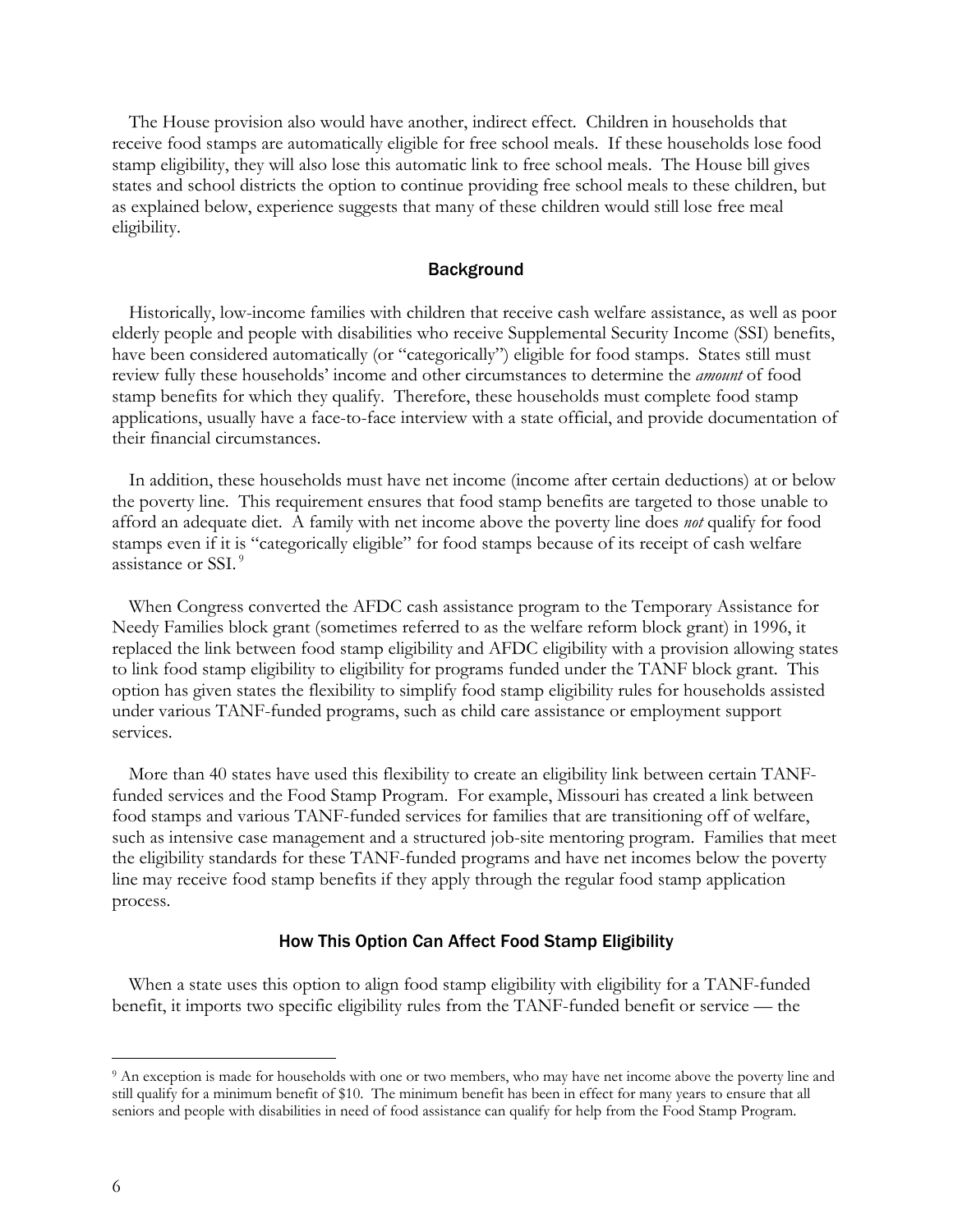gross income limit and the asset limit — into its Food Stamp Program. Other food stamp eligibility and benefit rules continue to apply.

For example, the option allows states to align their food stamp gross income limit with the gross income limit used for the TANF-funded benefit that a family receives. (The Food Stamp Program's gross income limit is 130 percent of the poverty line; households with an elderly or disabled person are not subject to the gross income limit.) Under this option, for example, if a state provides a TANF-funded benefit or service to households with gross incomes up to 150 percent of the poverty line, the state may consider these households for food stamps as well. It should be noted, however, that such households still must have net income at or below 100 percent of the poverty line; if they do not, the households remain ineligible for food stamp assistance. This assures that assistance is targeted to those households with gross incomes modestly above 130 percent of the poverty line who, after paying for work-related expenses and certain other essential items such as housing and child care, lack sufficient resources to afford an adequate diet.

Moreover, since most food stamp deductions are capped, it is highly unlikely that many families with incomes much higher than 130 percent of the poverty line are determined eligible for food stamps as a result of this option. The families that benefit from this option generally are families that have incomes just above 130 percent of the poverty line and also have high housing and/or child care costs, in part because they do *not* receive assistance from a government housing or child care program. (Housing and child care programs are not entitlements and serve only a fraction of the low-income families that qualify for them.)

In short, the option does not make non-needy families eligible for food stamps. The option also helps the Food Stamp Program provide equitable treatment to two groups of households that have similar amounts of income available to purchase food: households that have somewhat higher gross incomes but receive no child care or rental subsidies, and households that have somewhat lower gross incomes but do receive such subsidies.

#### The House Proposal

The Administration's budget proposed eliminating this state option altogether. The House-passed bill allows certain TANF-funded services that are "substantial and ongoing" to continue to confer categorical eligibility for food stamps *if* the services are for shelter, utilities, child care, health care, transportation, or job training *and* the household has gross income under 150 percent of the poverty line.

It is not clear how terms such as "substantial and ongoing" would be defined or how complicated it would be for states to administer the option with these conditions attached to it (and thus how many states would continue to use the option). CBO has concluded that the effect of the House provision would be similar to the effect of the Administration's proposal to eliminate the option completely. CBO estimates the savings from the House provision at \$447 million over five years, an amount only 18 percent smaller than CBO's estimate of the savings from the Administration's original proposal (\$546 million). Stated another way, CBO estimates that 82 percent of the cut that the Administration proposed in this area would remain under the House bill.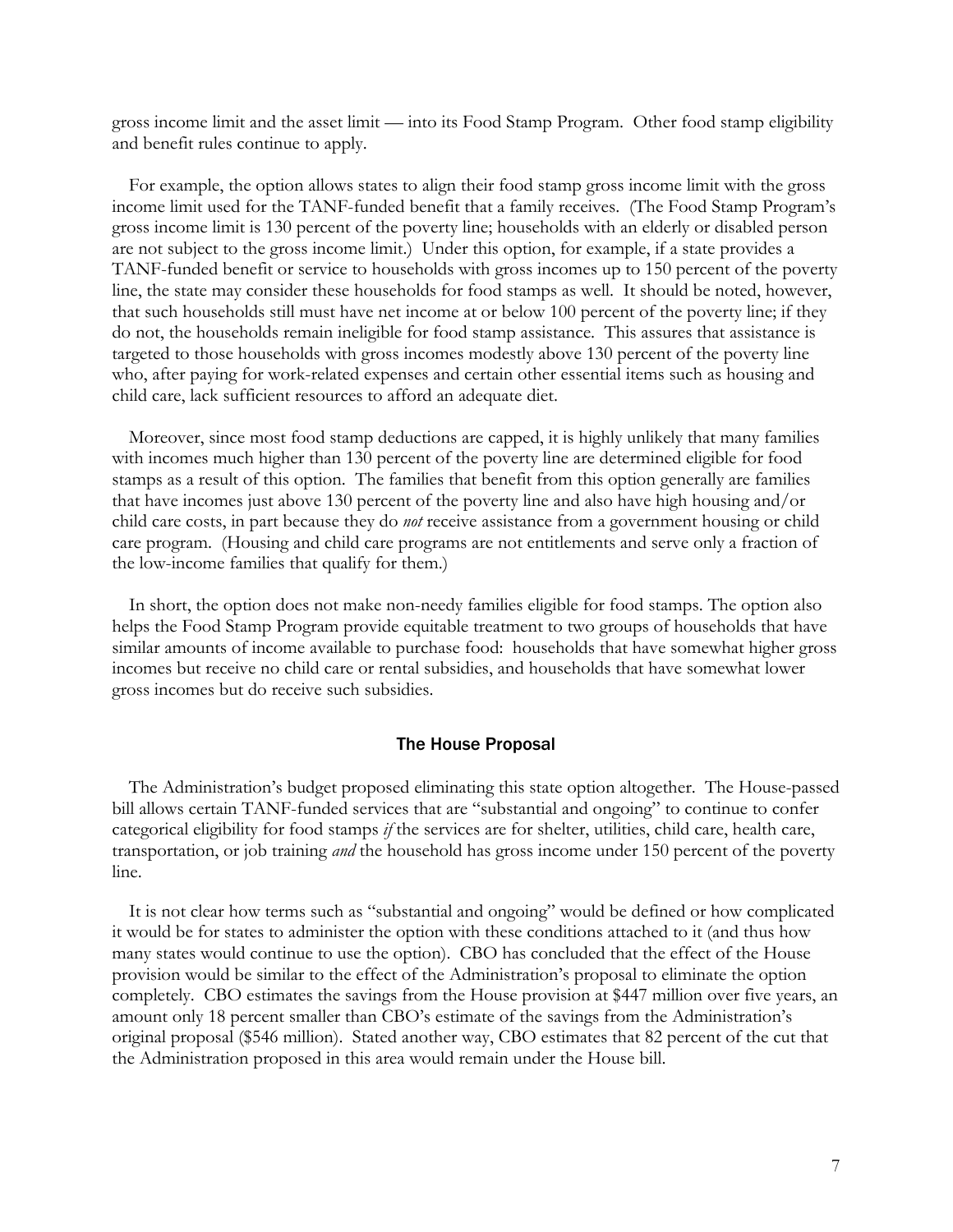## The Food Stamp Program Is Efficient and Effective

Substantial evidence indicates that the Food Stamp Program is both efficient and effective.

- **Food stamp benefits are modest.** Food stamp benefits are based on the amount that USDA has determined is minimally necessary for households to purchase a nutritiously adequate diet. Food stamp benefits average just \$1 per person per meal.
- **Food stamp error rates are at an all-time low.** USDA data show that over 98 percent of food stamp benefits go to eligible households. The official combined food stamp error rate (which adds together overpayments *and* underpayments) reached its sixth consecutive all-time annual low in 2004, at 5.88 percent. (Total overpayments themselves constituted just four percent of benefits, and the net loss to the government — i.e., the cost of overpayments *minus* the savings from underpayments — equaled three percent of benefit costs.) Until recently, 6 percent was the threshold that the Food Stamp Act established for exemplary performance; a combined error rate below 6 percent qualified a state for a bonus payment or enhanced funding. Now, because of improved payment accuracy, the national average is below this exemplary level. Food stamp error rates compare favorably to those in other government programs for which data are available. For example, the Internal Revenue Service estimates a noncompliance rate with federal personal income taxes of at least 15 percent.
- **Food stamps respond quickly to changes in the economy.** After unemployment insurance, the Food Stamp Program is the federal benefit program is most responsive to the economy. Food stamp participation and costs have grown since 2000, primarily because of the economic slowdown that turned into a recession in 2001 and because the number of people living in poverty has risen for four consecutive years. This growth in food stamp benefits followed six years of *declining* participation and costs which occurred primarily because of the strong economy of the late 1990s.

# Impact of the "Categorical Eligibility" Cut

Most of the people who would lose food stamps under the House provision are low-income working families with children, many of whom recently ceased receiving TANF cash assistance and now are working for low wages. They would be terminated because, even though their net income is below the poverty line, their gross income is above the Food Stamp Program's limit of 130 percent of the poverty line or their assets are modestly above the program's \$2,000 asset limit, which has not been changed or even adjusted for inflation in 20 years.

The provision would have the following effects.

• **The provision would affect households in a majority of the states**. More than 40 states have implemented the existing option to make households receiving certain TANF-funded benefits or services eligible for food stamps, with some states using the option more extensively than others.<sup>10</sup> The Administration's budget proposed to eliminate this option entirely. While the House bill would permit states to retain the option for certain TANF-funded services, CBO's analysis is that the effect of the House provision would be similar to that of the original

 $\overline{a}$ 

<sup>10</sup> Eleven states — Delaware, Maine, Maryland, Massachusetts, Michigan, North Dakota, Oregon, South Carolina, Texas, Washington, and Wisconsin — would bear a disproportionate share of the cuts. These states have aligned their food stamp eligibility rules with rules that they use to determine eligibility for a TANF-funded service for which a substantial share or all of food stamp caseload is eligible.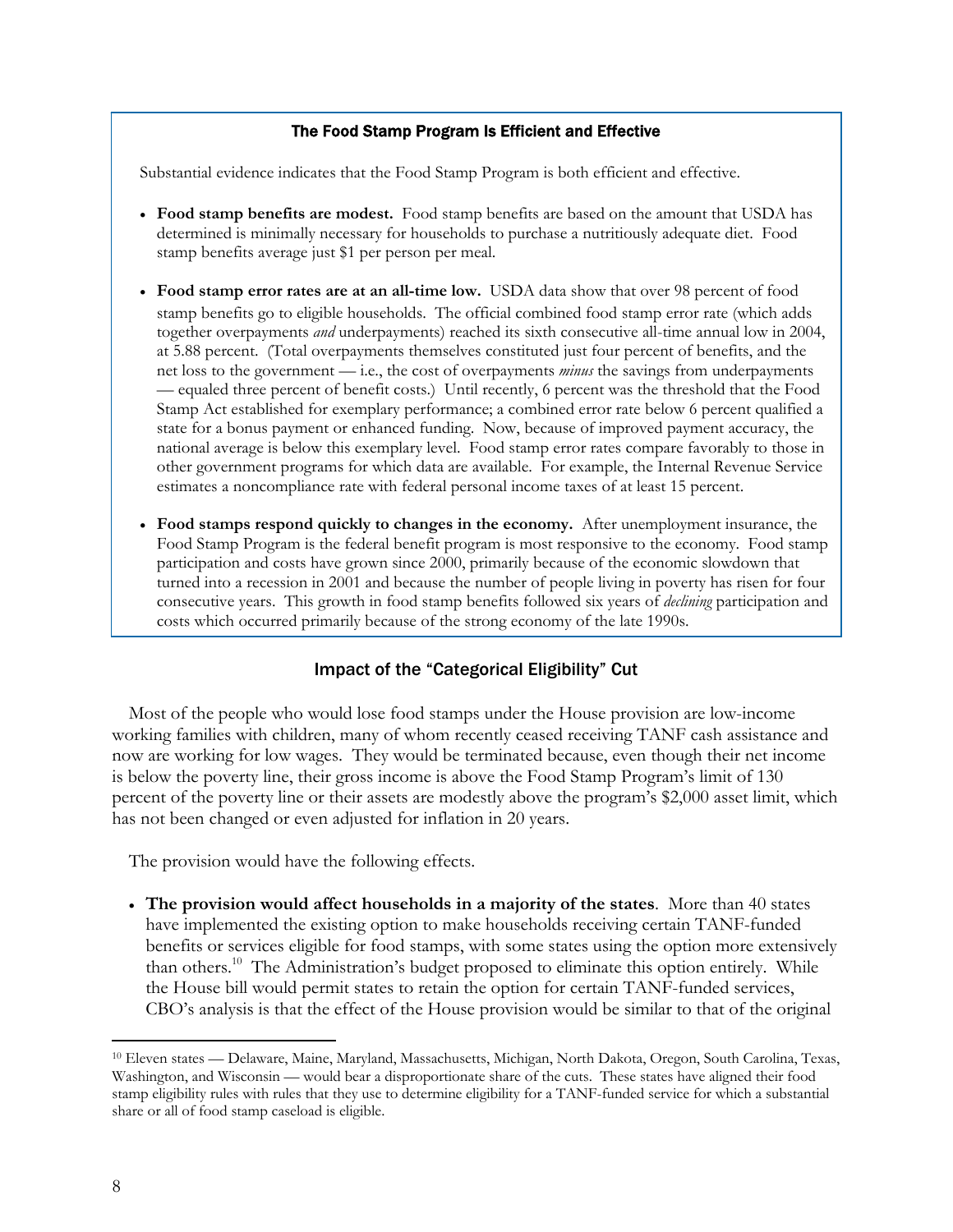Administration proposal to eliminate the option. As noted above, CBO reduced its estimate of the savings from the provision by only 18 percent, from \$546 million to \$447 million over five years, as a result of the changes that the House made to the Administration's proposal.

- **Households that lose eligibility for food stamps could not just reapply.** Some proponents of the House provision have suggested that households that lose categorical eligibility for food stamps under the House bill could still get food stamps if they apply under regular program rules. This, however, is not the case. CBO's estimate that 185,000 people would lose food stamp eligibility means that if these people did apply, they would be found ineligible.
- **The House provision would place burdens on states.** Eliminating this option would require many states to alter their food stamp eligibility rules, modify their computer systems, reprint applications, outreach materials and program manuals, and retrain staff. In addition, states that have used this option to simplify asset rules or reduce asset verification requirements would have to devote new administrative resources to carrying out the new federal rules, which would be more burdensome and costly to administer. Since elimination of this option would make food stamp rules more complicated, it also could result in an increase in food stamp error rates. Both the National Governor's Association and the American Public Human Services Association, which represents the state agencies that operate the Food Stamp Program, oppose the cut and have called for the House provision to be revised in conference.

## Some Children Likely Would Still Lose Eligibility for Free School Meals

Children in households that receive food stamps are automatically eligible for free school meals. Households that lose food stamps as a result of the House provision cut would also lose their automatic link to free school meals. Some of these children are in households with income below 130 percent of the poverty line and would remain eligible for free meals if they applied through the regular application system. Others would qualify for reduced-price (rather than free) meals if they applied under the standard application system.<sup>11</sup>

The House added language to the bill that has been described as assuring that children in families that lose food stamp eligibility will not also lose free school meals. In fact, this language would simply provide states and school districts with the option of continuing to make eligible for free school meals those children whose families would be cut off food stamps under the House bill. It would be a state and local decision as to whether to implement this option. History suggests that a substantial number of states and school districts would not implement it because of the administrative issues and burdens involved.

In order for children in families cut off food stamps to automatically be enrolled in free school meals, states would have to provide information to local school districts indicating which children are members of families that receive TANF-funded benefits. The schools, in turn, would need to use this information to enroll these children for free school meals. Past experience with a similar option (described below) suggests that while some states and school districts would adopt this procedure, others would not. Experience also suggests that even in districts that did adopt the procedure, many children eligible for free meals under the provision would be missed. As a result,

 $\overline{a}$ 

<sup>11</sup> Children eligible for reduced price meals pay up to 40 cents for lunch and 30 cents for breakfast.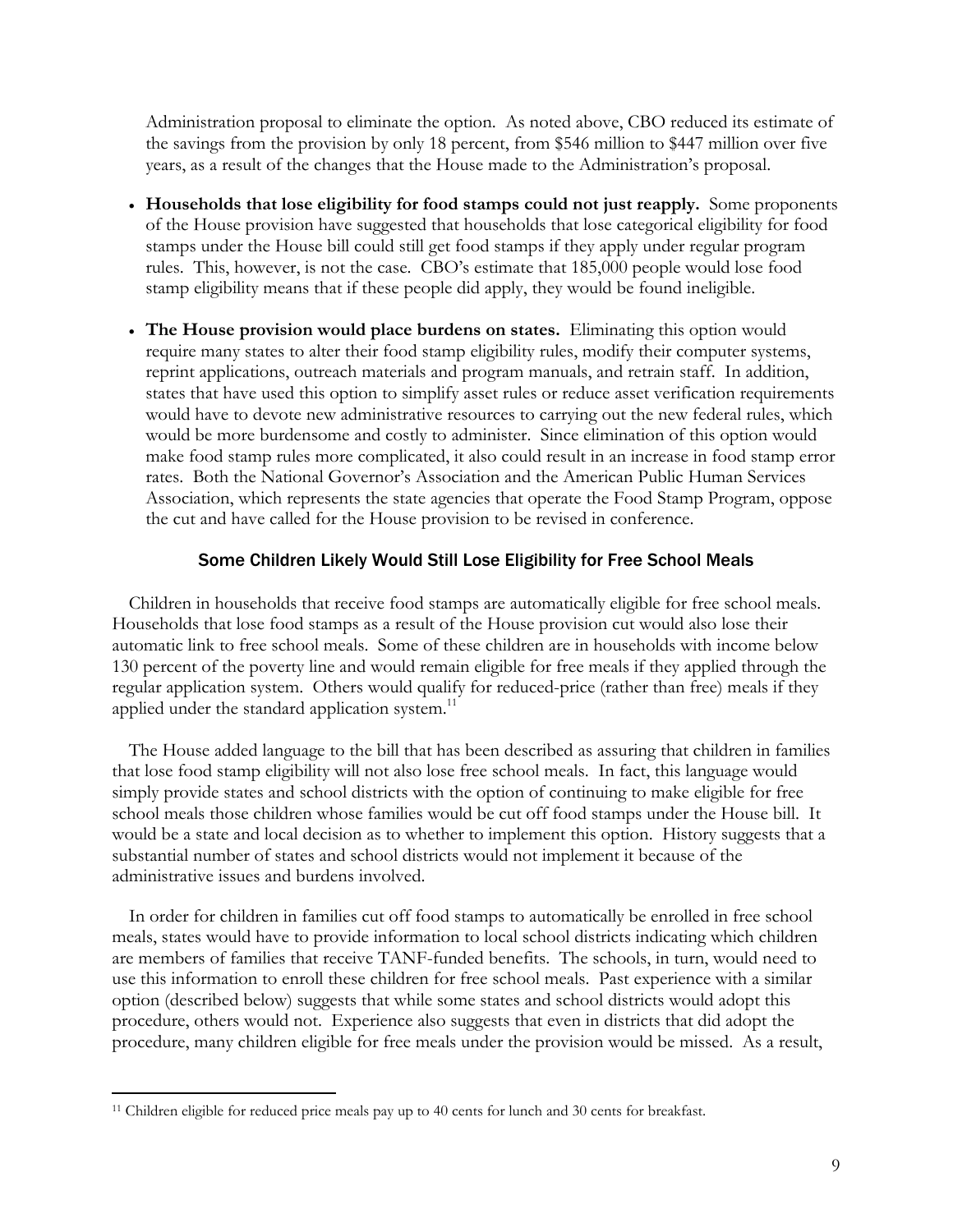some children in families that would be cut off food stamps under the House bill almost certainly would lose free school meals.

• **Problems with a similar option in the current school meals programs show the limitations of the new House option.** Under existing law, children in households that receive food stamps, TANF cash assistance, or benefits under the Food Distribution Program on Indian Reservations (FDPIR) are categorically eligible for free school meals. For the past 15 years, school districts have had the option of bypassing the standard school meals application process for such children and "directly certifying" these children for free meals, based on documentation from the appropriate state or local agency that a child's family participates in one of these other programs. This process is known as "direct certification."

USDA-funded research has found, however, that at least 60 percent of children who receive one of the above kinds of benefits are *not* directly certified. Instead, these children either qualify based on a regular school meals application or miss out on free school meals altogether.<sup>12</sup>

The House reconciliation bill would essentially broaden the current "direct certification" option to include other TANF-funded benefits and services (in addition to TANF cash assistance, which is covered under the current "direct certification" option). This broadening of the existing option is intended to ensure that children who lose food stamps because of the bill's food stamp cuts do not also lose school meals. Since the direct certification option does not appear, however, to work for the majority of children eligible for it, broadening the option in this manner is not likely to prevent a significant number of children from losing free school meals when their families are cut off food stamps.

• **Many school districts never implemented the direct certification option**. One of the main reasons that many eligible children are not directly certified for free school meals now is that a substantial number of state welfare agencies and local school districts have not implemented the option because of administrative concerns. For example, many state welfare agencies and school districts do not have compatible computer systems; some school districts do not have computer systems at all. As a result, until now, more than one-third of all school districts have not attempted to identify children receiving food stamps or other benefits so as to directly certify them for free meals.

To implement the new option under the House bill, state TANF agencies would have to provide information in usable form to the state education agency or local school districts on all children who receive TANF benefits or services. State TANF agencies would be under no requirement to compile and provide this information. Furthermore, because TANF benefits and services often are provided by community organizations, the state TANF agency may not actually know which children receive a TANF benefit or service. It also is unclear how many school districts would choose to, or be able to, implement a system to use this information effectively and efficiently if the state TANF agency provided it.

 $\overline{a}$ 12 See *Direct Certification in the National School Lunch Program—Impacts on Program Access and Integrity*, prepared by Mathematica Policy Research, Inc. under a research contract with the Economic Research Service, USDA, Report Number E-FAN-03-009, October 2003, Table II.7, available at http://www.ers.usda.gov/publications/efan03009/efan03009.pdf.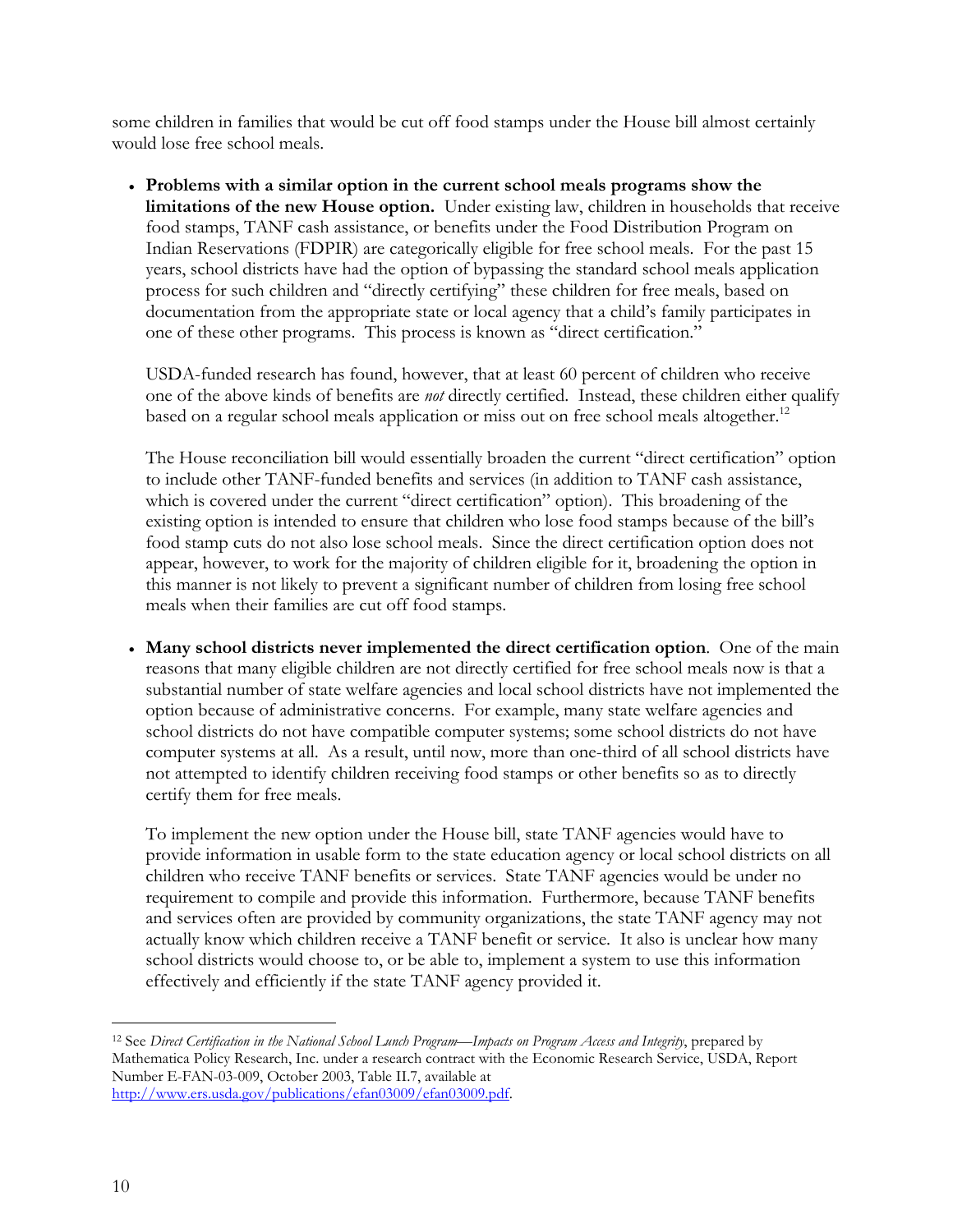Congress is well aware that many states and school districts have declined to institute the direct certification option. This, is why Congress last year added to federal law a *mandate* (which has not yet been implemented) that school districts conduct direct certification for children in households receiving food stamps. In the absence of such a requirement, many states and local school districts would not use direct certification at all.

The House budget bill contains no similar requirement that states and school districts institute the bill's new direct certification option for children whose families receive TANFfunded benefits or services. A substantial number of states and local areas likely would decline to institute the new option for administrative reasons.

• **Even in school districts that do institute the new option, many children eligible for the option would likely be missed.** In school districts that have adopted direct certification for children receiving food stamps or other benefits, at least *two of every five* children who could be directly certified are not identified in the direct certification process.<sup>13</sup> This commonly because of flaws in data matching between the two systems. Similar results are likely in school districts that attempt to use the new option to directly certify children who receive one of a wider range of TANF benefits or services.

Adding to these concerns, children terminated from food stamps under the House bill who live in a school district that does not adopt the new option, as well as children whose school district adopts the new option but who are missed in the direct certification process, may have considerable difficulty demonstrating to their school district that they receive a TANF benefit or service that qualifies them for free meals (if their families should even know to attempt to pursue this route). Children receiving food stamps who fall through the cracks in the *current* direct certification process have the fallback of completing a school meals application and providing their food stamp case number; this qualifies them for free meals. But such an opportunity may not exist under the new House option for children who receive other TANF benefits or services. Since these children will no longer receive food stamps, they will no longer be able to provide a food stamp case number, and the TANF-funded service or benefit the family gets may not assign case numbers. Moreover, a family often would not know that the service it receives is supported with TANF funds.

For example, a parent participating in a local job training program may not know that TANF is one of the funding sources for the job training program. The parent also may not be assigned a case number. If such a parent completes a school meals application for her children but does not provide a case number for a specific TANF-funded benefit or service, the children will lose their automatic eligibility for free meals.

# Providing Modest Relief After Hurricanes Katrina and Rita

Under the House bill, the federal government would temporarily pay for all of the administrative costs of providing food stamps to victims of hurricanes Katrina and Rita in the affected states of the Gulf Region. (Currently, states and the federal government share administrative costs evenly.) The House bill apparently also would fully cover the administrative costs that other states are incurring in

<sup>13</sup> See *Ibid*.